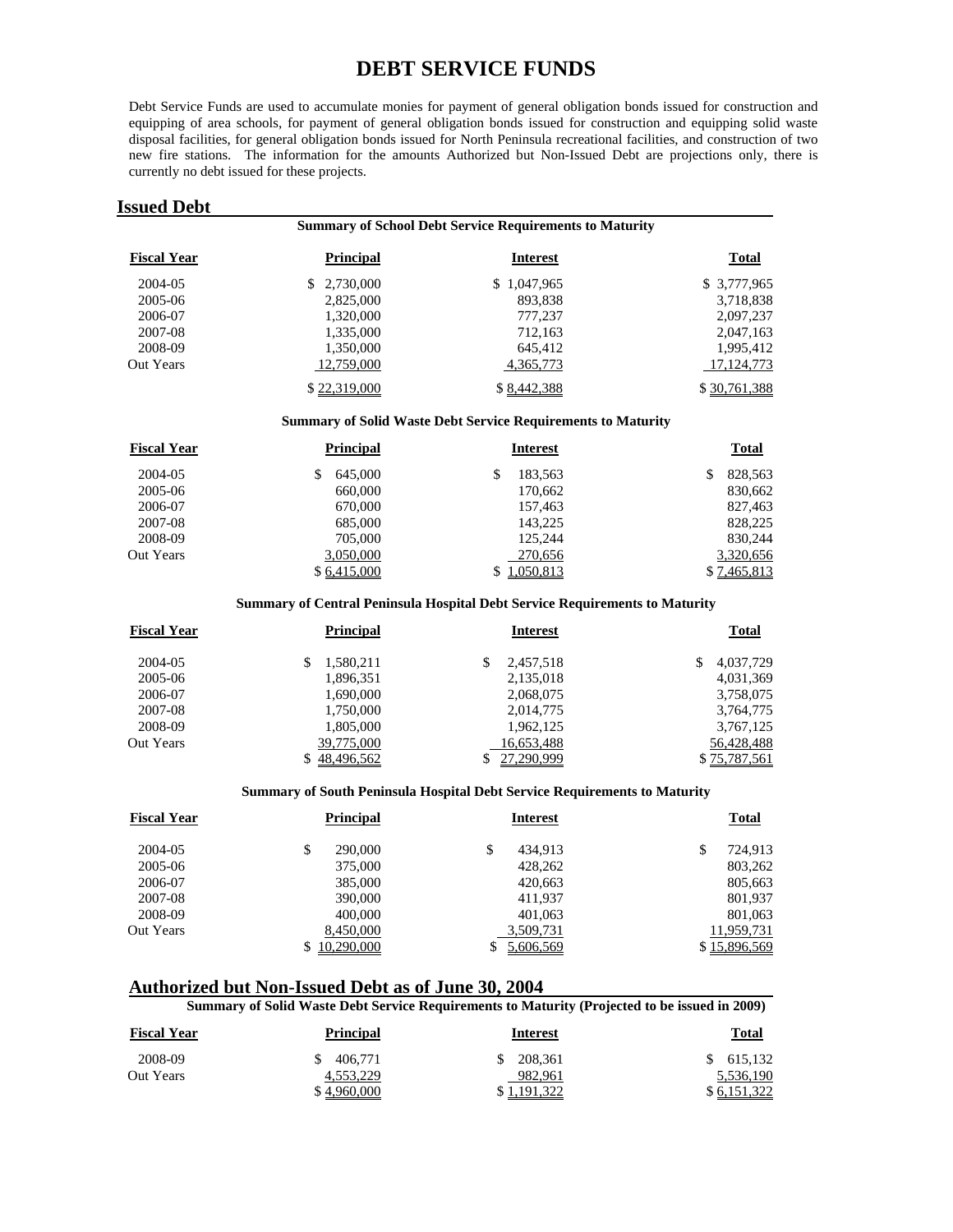| <b>DEBT SERVICE FUNDS</b>                               |                         |                        |                         |                                     |                                    |                                             |                             |                             |                             |
|---------------------------------------------------------|-------------------------|------------------------|-------------------------|-------------------------------------|------------------------------------|---------------------------------------------|-----------------------------|-----------------------------|-----------------------------|
| <b>FUND BUDGET:</b>                                     | FY2002<br><b>ACTUAL</b> |                        | FY2003<br><b>ACTUAL</b> | FY2004<br>ORIGINAL<br><b>BUDGET</b> | FY2004<br>AMENDED<br><b>BUDGET</b> | FY2005<br><b>ASSEMBLY</b><br><b>ADOPTED</b> | FY2006<br><b>PROJECTION</b> | FY2007<br><b>PROJECTION</b> | FY2008<br><b>PROJECTION</b> |
| <b>OPERATING TRANSFERS FROM:</b><br><b>GENERAL FUND</b> | \$                      | 2.940.414              | 2,884,520<br>S          | \$3,808,727                         | 3,808,727<br>S.                    | 3,802,965<br>$\mathbb{S}$                   | 3.743.838<br>\$             | 2,122,237<br>\$             | 2,072,163<br>\$             |
| SPECIAL REVENUE FUND<br>CAPITAL PROJECT FUND            |                         | 972,541                | 377,075                 | 1,747,159<br>210,971                | 1,747,159<br>210.971               | 5,591,205                                   | 5,782,630                   | 5,508,536                   | 5,512,273                   |
| TOTAL OPERATING TRANSFERS                               |                         | 3,912,955              | 3,261,595               | 5,766,857                           | 5,766,857                          | 9,394,170                                   | 9,526,468                   | 7,630,773                   | 7,584,436                   |
| <b>EXPENDITURES:</b>                                    |                         |                        |                         |                                     |                                    |                                             |                             |                             |                             |
| <b>SERVICES</b><br><b>TOTAL EXPENDITURES</b>            |                         | 3,912,955<br>3,912,955 | 3,261,595<br>3,261,595  | 5,766,857<br>5,766,857              | 5,766,857<br>5,766,857             | 9,394,170<br>9,394,170                      | 9,526,468<br>9,526,468      | 7,630,773<br>7,630,773      | 7,584,436<br>7,584,436      |
| EXCESS/(DEFICIT)                                        |                         |                        |                         |                                     |                                    |                                             |                             |                             |                             |
| <b>BEGINNING FUND BALANCE</b>                           |                         |                        |                         |                                     |                                    |                                             |                             |                             |                             |
| FUND BALANCE APPROPRIATED                               |                         |                        |                         |                                     |                                    |                                             |                             |                             |                             |
| <b>SURPLUS FROM OPERATIONS</b>                          |                         |                        |                         |                                     |                                    |                                             |                             |                             |                             |
| <b>ENDING FUND BALANCE</b>                              | \$.                     | $-$ \$                 |                         | $-$ \$                              | $-$ \$<br>$\overline{\phantom{a}}$ | $\mathfrak{S}$                              | \$                          | $-$ \$                      | $-$ \$                      |



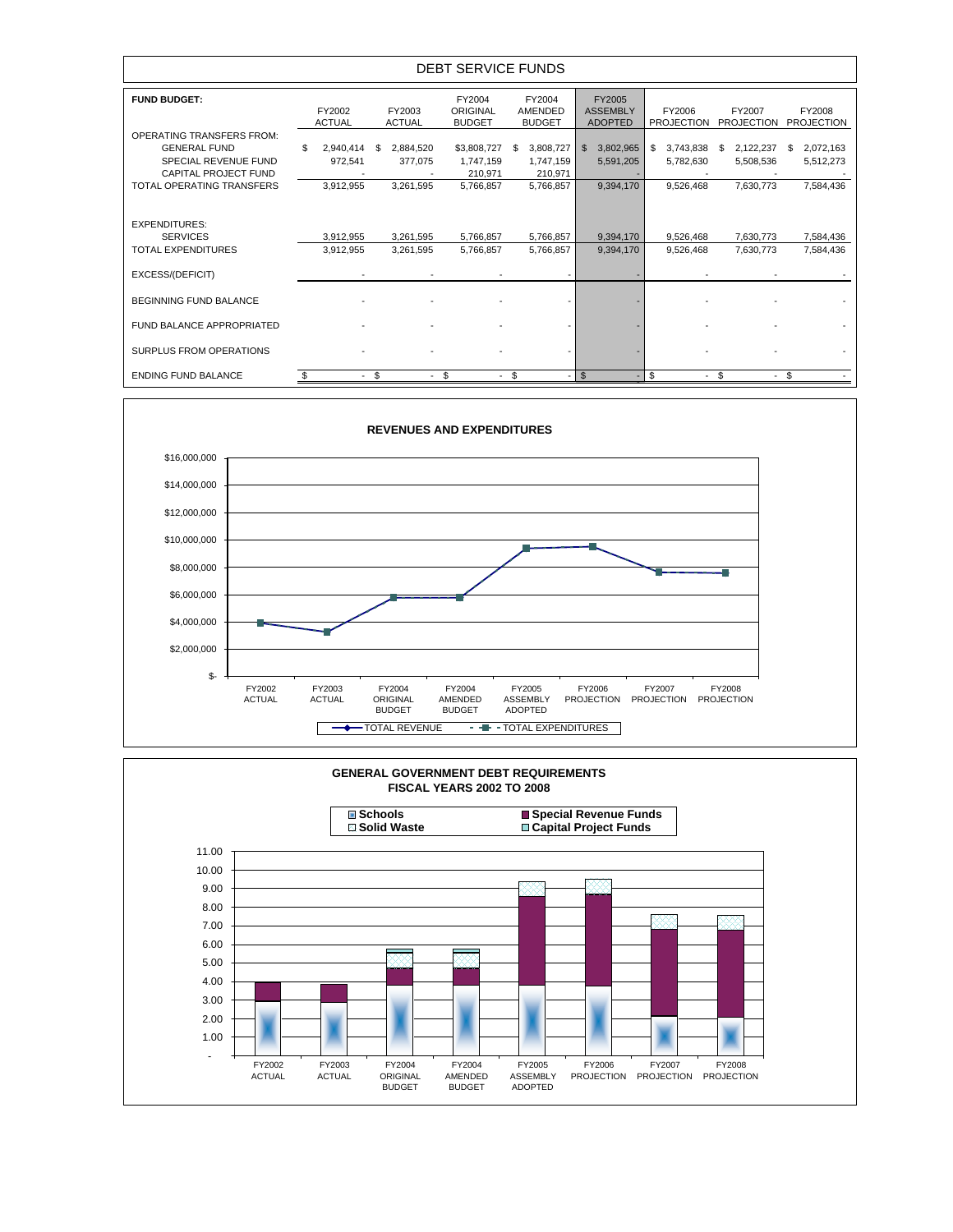## **KENAI PENINSULA BOROUGH PROGRAM DESCRIPTION**

## **DEBT SERVICE GENERAL OBLIGATION BONDS**

## **DEPARTMENT FUNCTION**

**ISSUED SCHOOL BONDS:** School bonds were issued for the construction of public schools in the Borough. Bonds are paid from the General Fund through the levy of property taxes, plus funding from the State of Alaska, which reimburses the Borough for up to 70% of debt service expenditures for school bonds approved by the voters after June 30, 1983.

The October 1994 election authorized the issuance of general obligation bonds to be issued in the amount of  $$11,735,000$  for construction of the West Homer Elementary School. Bonds dated 5/1/95 were issued through an agreement with the Alaska Municipal Bond Bank Authority. The 1994 school bond issue is nonreimbursable by the State of Alaska as it is to be used as matching funds for a state grant. In FY2004 the final debt payment was made on the 1994 school bonds. The debt has been satisfied in full.

The October 2000 election authorized the issuance of general obligation bonds to be issued in the amount of \$7,429,000. The bonds will finance educational capital improvements in the Kenai Peninsula Borough. Bonds dated 12/12/00 were issued through an agreement with the Alaska Municipal Bond Bank Authority.

The October 2002 election authorized the issuance of general obligation bonds to be issued in the amount of \$14,700,000. The bonds will finance educational capital improvements in the Kenai Peninsula Borough. Bonds dated 8/7/03 were issued through an agreement with the Alaska Municipal Bond Bank Authority.

#### **OTHER ISSUED DEBT:**

**North Peninsula Recreation Bonds:** In a May 1993 election, voters in the North Peninsula Recreation Service Area approved general obligation bond debt to be issued in the amount of \$3,000,000 for the planning, designing, acquiring property for, equipping, and constructing renovations to the Nikiski Pool facility. Bonds were issued through an agreement with the Alaska Municipal Bond Bank Authority. In FY2004 the final debt payment was made on the North Peninsula Recreation GO bonds. The debt has been satisfied in full.

**Solid Waste Bonds:** The October 2002 election authorized the issuance of solid waste GO bonds in the amount of \$12,000,000. The bonds will finance the construction and equipping of solid waste disposal facilities. \$7,040,000 of the authorized amount was issued in May 2003 through an agreement with the Alaska Municipal Bond Bank Authority.

#### **Central Peninsula Hospital Service Area Debt:**

The October 2003 election authorized the issuance of Central Peninsula Hospital Service Area general obligation bonds to be issued in the amount of \$49,900,000. The bonds will finance repairs, The bonds will finance repairs, improvements, upgrades, and expansion of Central Peninsula General Hospital facility. Bonds were issued 12/10/03.

On 5/01/2001, Ordinance 2001-09 authorized the execution and delivery of an equipment leasepurchase agreement for acquiring and installing a CT Scanner for CPGH not to exceed \$1,400,000. On May 30, 2001, the Kenai Peninsula Borough entered into a five-year lease-purchase agreement with SunTrust Leasing Corporation in the amount of \$1,200,000 for the purchase of a Siemens CT Scanner.

On 1/05/1999, Ordinance 98-75 authorized the leasepurchase of a Magnetic Resonance Imaging (MRI) System for CPGH at a cost not to exceed \$1,450,000. On May 17, 2000, the Kenai Peninsula Borough entered into a five-year lease-purchase agreement with National Bank of Alaska, now Wells Fargo Bank for the purchase of the MRI. In FY2004 the final payment was made on the MRI lease. The debt has been satisfied in full.

## **South Peninsula Hospital Service Area:**

The July 1, 2003 election authorized the issuance of South Peninsula Service Area general obligation bonds to be issued in the amount of \$10,500,000. The bonds will finance a portion of the \$17,000,000 South Peninsula Hospital expansion project, with the remaining \$6,500,000 to be funded with South Peninsula Hospital revenues. Bonds dated 9/30/03 were issued through an agreement with the Alaska Municipal Bond Bank Authority.

### **AUTHORIZED BUT NOT ISSUED DEBT:**

**Solid Waste Bonds:** Of the \$12,000,000 in authorized Solid Waste GO bonds \$7,040,000 was issued in May 2003, it is anticipated that the remaining authorized amount of \$4,960,000 will be issued in approximately 2009.

### **PROJECTED FURTURE NEEDS:**

**Nikiski Fire Service Area:** In FY2006, upon approval of the voters, Nikiski Fire Service Area bonds will be issued for approximately \$1,600,000. The bonds will finance the construction of a new fire station.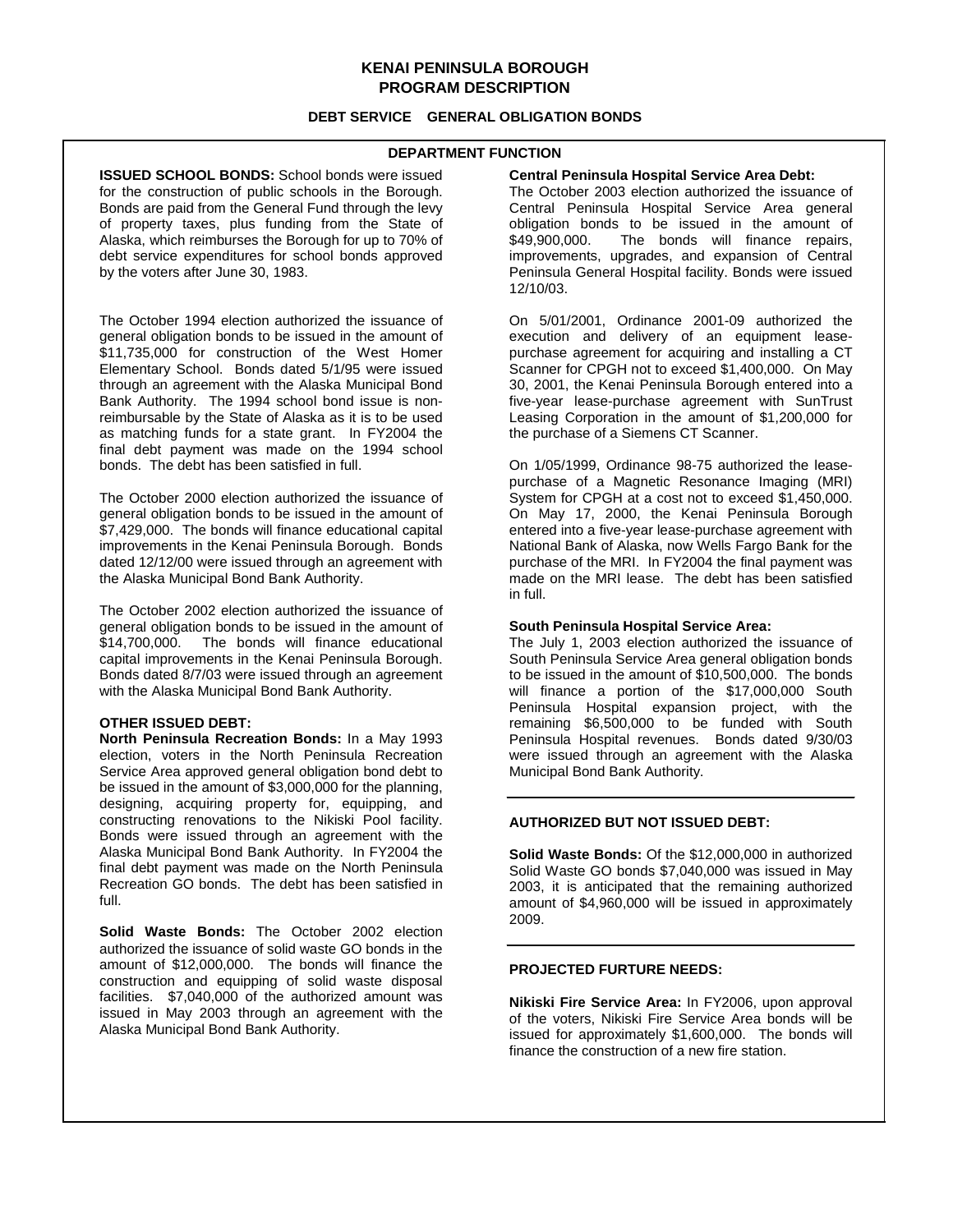#### **KENAI PENINSULA BOROUGH BUDGET DETAIL**

**DEBT SERVICE FUNDS**

| <b>ACCT</b> | <b>DESCRIPTION</b>                                    | FY2002<br><b>ACTUAL</b> | FY2003<br><b>ACTUAL</b>  | FY2004<br>ORIGINAL<br><b>BUDGET</b> | FY2004<br>AMENDED<br><b>BUDGET</b> | FY2005<br><b>MAYOR</b><br><b>PROPOSED</b> | FY2005<br><b>ASSEMBLY</b><br><b>ADOPTED</b> | DIFFERENCE BETWEEN<br>ASSEMBLY ADOPTED &<br><b>CURRENT BUDGET %</b> |             |
|-------------|-------------------------------------------------------|-------------------------|--------------------------|-------------------------------------|------------------------------------|-------------------------------------------|---------------------------------------------|---------------------------------------------------------------------|-------------|
| 308.79000   | SCHOOL DEBT SERVICE 2000 ISSUE                        | \$                      | 1,066,125                | \$1,030,975                         | $$1,030,975$ \$                    | 995,825 \$                                | 995,825 \$                                  |                                                                     | $-3.41%$    |
|             |                                                       | 1,150,448 \$            |                          |                                     |                                    |                                           |                                             | (35, 150)                                                           |             |
| 308.79000   | SCHOOL DEBT SERVICE 2004 ISSUE                        |                         | $\overline{\phantom{a}}$ | 1,174,768                           | 1,174,768                          | 1,202,712                                 | 1,202,712                                   | 27,944                                                              | 2.38%       |
| 309.79000   | SCHOOL DEBT SERVICE 1994 ISSUE                        | 210,230                 | 210,870                  | 210,800                             | 210,800                            |                                           | $\overline{\phantom{a}}$                    | (210, 800)                                                          | $-100.00\%$ |
| 310.79000   | SCHOOL DEBT SERVICE 1995 ISSUE                        | 1,577,433               | 1,582,525                | 1,578,155                           | 1,578,155                          | 1,579,428                                 | 1,579,428                                   | 1,273                                                               | 0.08%       |
| 349.94910   | <b>BOND ISSUE EXPENSE</b>                             | 2,303                   | 25,000                   | 25,000                              | 25,000                             | 25,000                                    | 25,000                                      | $\overline{\phantom{a}}$                                            | 0.00%       |
| 340.32000   | SOLID WASTE 2003 ISSUE                                |                         |                          | 855.385                             | 855,385                            | 828.563                                   | 828,563                                     | (26, 822)                                                           | $-3.14%$    |
| 355.69001   | NORTH PENINSULA RECREATION<br>DEBT SERVICE 1993 ISSUE | 378.690                 | 377.075                  | 379,250                             | 379,250                            |                                           | $\overline{\phantom{a}}$                    | (379, 250)                                                          | $-100.00\%$ |
| 360.81110   | <b>CPGH MRI</b>                                       | 325,306                 | 306.000                  | 243.979                             | 243,979                            |                                           | $\overline{a}$                              | (243, 979)                                                          | $-100.00\%$ |
| 360.81110   | <b>CPGH CT SCANNER</b>                                | 268,545                 | 229.334                  | 268.545                             | 268,545                            | 268,545                                   | 268,545                                     | $\overline{\phantom{a}}$                                            | 0.00%       |
| 360.81110   | CPGH DEBT SERVICE 2004 ISSUE                          |                         |                          |                                     | $\overline{\phantom{a}}$           | 3,769,184                                 | 3,769,184                                   | 3.769.184                                                           | 100.00%     |
| 361.81110   | SPH DEBT SERVICE 2004 ISSUE                           |                         |                          |                                     |                                    | 724,913                                   | 724,913                                     | 724,913                                                             | 100.00%     |
|             | TOTAL CURRENT DEBT SERVICE                            | -SS                     | 3.912.955 \$ 3.796.929   | \$ 5.766.857                        | $$5.766.857$ \$                    |                                           | 9.394.170 \$ 9.394.170 \$ 3.627.313         |                                                                     | 62.90%      |